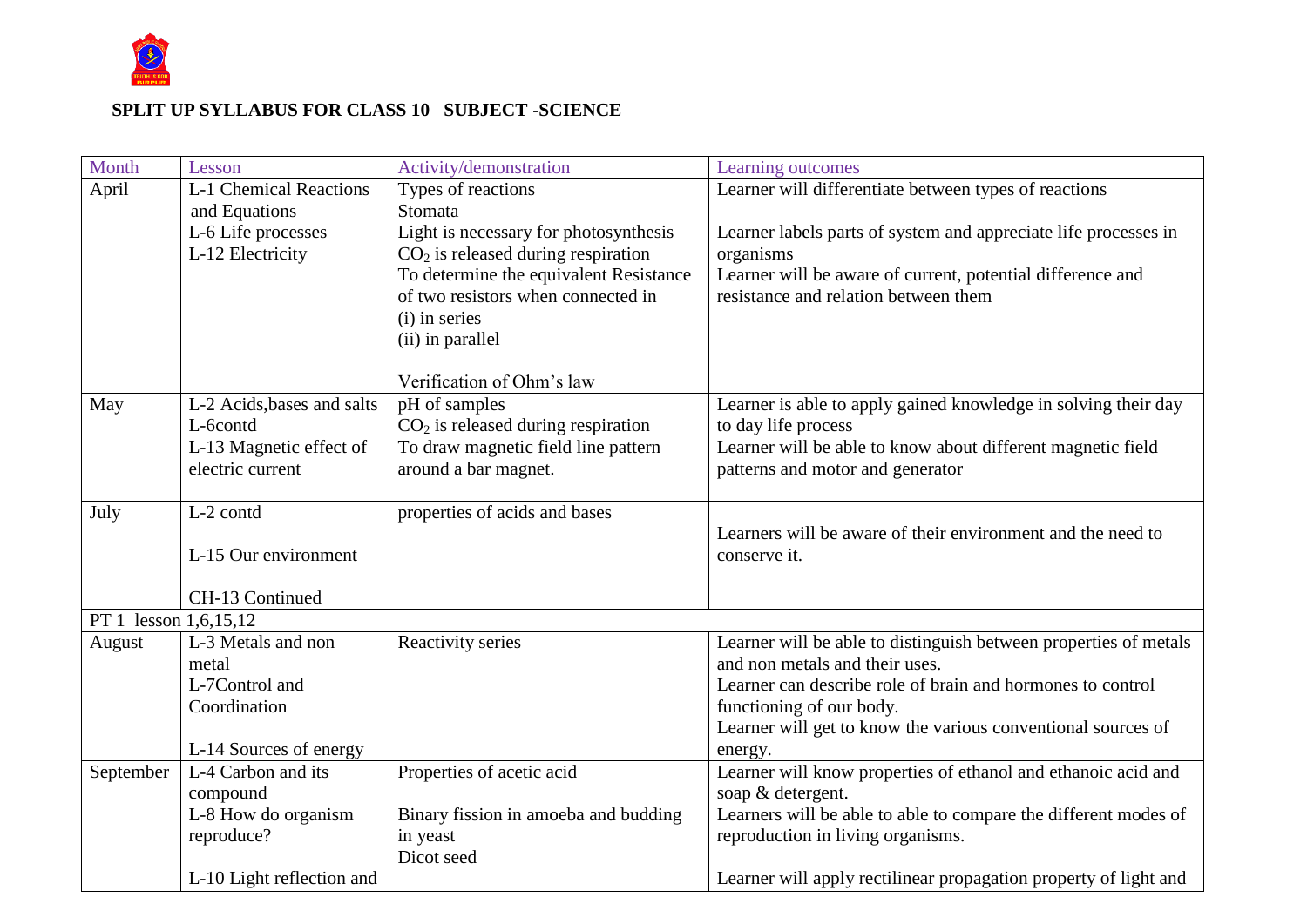|                                       | refraction                 | Refraction of light through glass prism | will be able to explain phenomena of reflection through curved  |  |  |
|---------------------------------------|----------------------------|-----------------------------------------|-----------------------------------------------------------------|--|--|
|                                       |                            | Identification of mirror and lenses.    | mirror and refraction through lenses.                           |  |  |
|                                       |                            |                                         |                                                                 |  |  |
|                                       |                            | Refraction of light through glass slab  |                                                                 |  |  |
|                                       |                            |                                         |                                                                 |  |  |
|                                       |                            |                                         |                                                                 |  |  |
| MID TERM-Lesson 1,2,3,6,7,15,13,14,10 |                            |                                         |                                                                 |  |  |
|                                       |                            |                                         |                                                                 |  |  |
|                                       |                            |                                         |                                                                 |  |  |
| October                               | L4 contd                   | Soap preparation                        |                                                                 |  |  |
|                                       |                            | Cleaning capacity of soap in Hard and   |                                                                 |  |  |
|                                       |                            | Soft water                              |                                                                 |  |  |
|                                       | L-9 Heredity and           | Homology and Analogy of Plants and      | Learner will be able to identify genes as the basis of heredity |  |  |
|                                       | evolution                  | Animals                                 | Learners will recognize that present day organisms have         |  |  |
|                                       | L-10Continued              |                                         | evolved from their ancestors by the modification of their       |  |  |
|                                       |                            |                                         | features.                                                       |  |  |
|                                       |                            |                                         |                                                                 |  |  |
| November                              | L-16 Management of         |                                         | Learner will be aware of how to use natural resources in a      |  |  |
|                                       | <b>Natural Resources</b>   |                                         | sustainable manner.                                             |  |  |
|                                       | L-5 Periodic               |                                         | Learner will appreciate classification for simplifying study of |  |  |
|                                       | classification of elements |                                         | elements.                                                       |  |  |
|                                       | L-11 Human eye and         |                                         | Learner will be able to explain structure of human eye and its  |  |  |
|                                       | colourful world            |                                         | working. They will be aware of various defects of vision and    |  |  |
|                                       |                            |                                         | their correction.                                               |  |  |
| PB 1 in DEC                           |                            |                                         |                                                                 |  |  |
| PB 2 in JAN                           |                            |                                         |                                                                 |  |  |
|                                       |                            |                                         |                                                                 |  |  |
|                                       |                            |                                         |                                                                 |  |  |